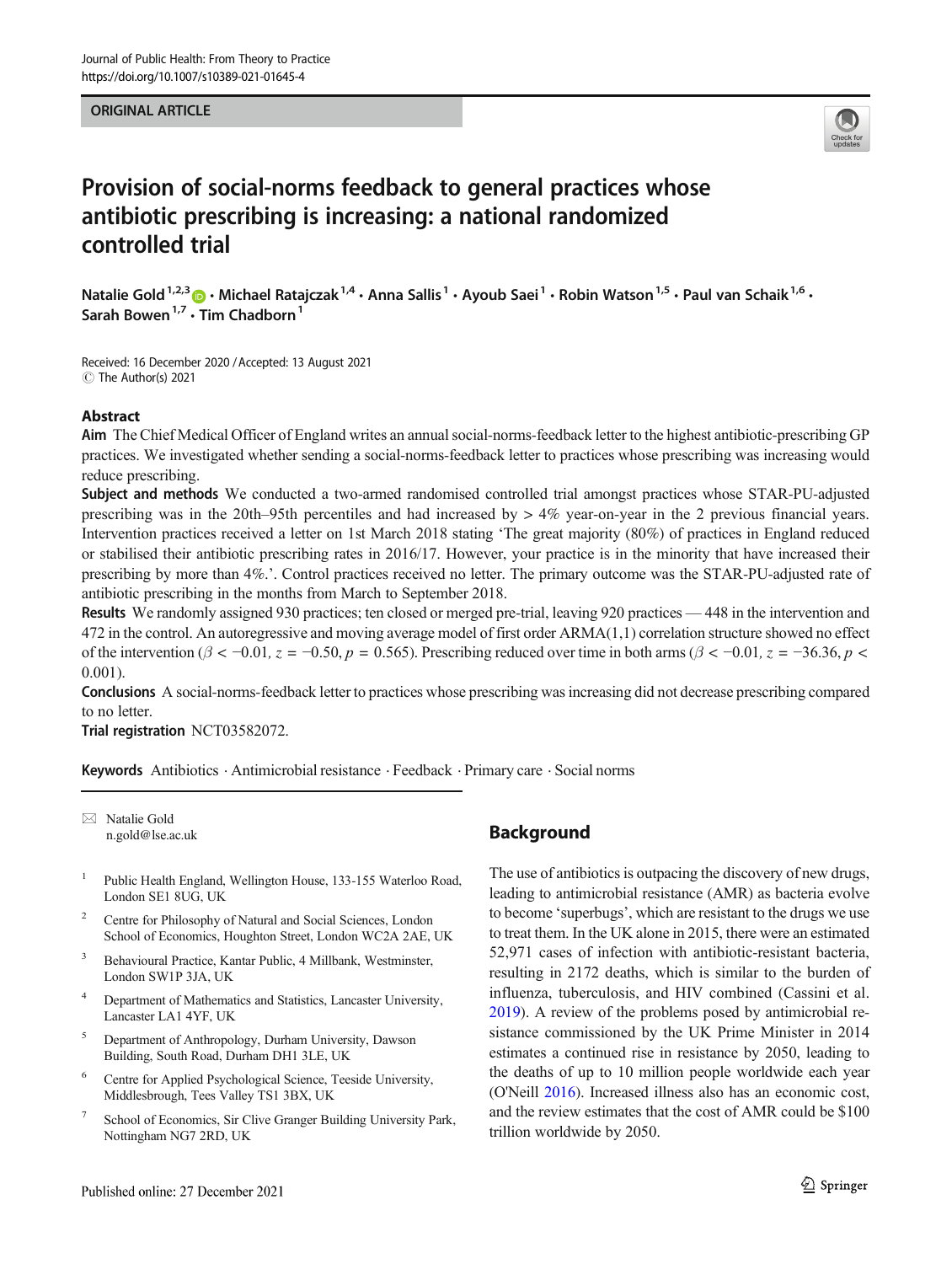A substantial driver of antibiotic resistance is the overprescription of antibiotics in primary care (Her Majesty's Government [2014](#page-6-0)). General practitioners (GPs) are often the first port-of-call for patients seeking medical help, and approximately 80% of antibiotics are prescribed in primary care, making this a suitable target for an intervention (Her Majesty's Government [2014\)](#page-6-0). Statistical modelling suggests that between 8.8% and 23.1% of all antibiotic prescriptions could be classed as'inappropriate', meaning that the antibiotic is likely to have zero or marginal benefit, which is likely to be outweighed by the potential risks of prescribing to the patient (Smieszek et al. [2018\)](#page-7-0).

Researchers at Public Health England (PHE) conducted a comprehensive review and analysis of the behaviours that support antibiotic stewardship, and which of the drivers of these behaviours are amenable to change (Pinder et al. [2015](#page-7-0)). Based on this analysis, they conducted a national randomised controlled trial in 2014/15, testing a socialnorms-feedback letter, sent from England's Chief Medical Officer (CMO) to 791 GP practices whose prescribing rate for antibiotics was in the top 20% in their local area (Hallsworth et al. [2016\)](#page-6-0). The letter said that the practice was in the top 20% of prescribers in their area and listed three simple steps that prescribers could take to reduce inappropriate prescribing. The letter led to a 3.3% reduction in prescribing amongst GP practices that received it, with an estimated 73,406 fewer antibiotic items dispensed. Based on this evidence, similar letters were sent out to all practices whose prescribing was in the top 20% nationally in 2015/16 and 2016/ 17 (the NHS Local Area Teams, which were used in the original letter, had been disbanded). An evaluation of the 2016/17 letter using a regression discontinuity design showed that the letter continued to have an effect, causing a 3.69% reduction in prescribing, with an estimated 124,952 fewer antibiotic items dispensed (Ratajczak et al. [2019\)](#page-7-0). The intervention has also been successfully implemented in Ireland and Australia (Behavioural Economics Team of the Australian Government [2018;](#page-6-0) HSC Public Health Agency [2017\)](#page-6-0).

However, evidence suggests that there is overprescribing in all practices, not just those in the top 20% of prescribers (Smieszek et al. [2018](#page-7-0)). Given the success of the socialnorms-feedback letter, we wanted to devise another socialnorms message that we could send to prescribers outside of the top 20%. Practices are tasked with taking action to ensure that their prescribing behaviour is appropriate and to monitor judicious use of antimicrobials (NICE [2015\)](#page-7-0). Antibiotic prescribing in primary care settings, measured in terms of antibiotic items being prescribed, has fallen by 16.7% from 2014 to 2018 (Public Health England [2018](#page-7-0)), which suggests that this message is having an effect and many practices are decreasing their prescribing. In the period of October 2016 to September 2017 (the most recent 12-month period of data available before the study's launch), only 20% of practices increased their

prescribing frequency by more than 4%, an increase that we judged to be greater than what might be expected due to natural variation alone.

At the time of our trial, there was no evidence on the effectiveness of providing GPs with social-norm feedback telling them that their practice is among a minority whose antibiotic prescribing is increasing. To address this knowledge gap, we conducted a randomized controlled trial in March 2018, of social-norms-feedback letters delivered to practices that were outside the top 20% of prescribers, but whose prescribing had increased by more than 4% between the financial year 2015/ 16 and financial year 2016/17. The intervention letter included a message telling GPs that they were in the minority of practices whose prescribing was increasing. We excluded the lowest prescribers from the trial (those whose prescribing was below the 95th percentile) because, after consulting with public health professionals, we decided it was unsuitable to send the lowest prescribers letters about overprescribing.

The aim of this trial was to determine whether a socialnorms-feedback letter reduces prescribing rates in GP practices prescribing between 20th and 95th percentiles whose prescribing had increased by more than 4% in 12 months before the intervention letter was sent, compared to a control group of the same characteristics who were not sent a letter.

## Methods

#### Trial design

We conducted a two-armed randomised controlled trial. In February 2018, a letter and a 'Treating your infection' leaflet were sent to half of the practices between the 20th and 95th percentiles of practices whose antibiotic prescribing (adjusted for practice demographics) was increasing, informing them that they were in the minority of practices whose prescribing was increasing (see the Interventions section for more details, and Appendix 1 for examples of the letter and the leaflet). The control group did not receive a letter, which was standard practice.

#### Participants

There were 930 eligible GP practices in the trial. The prescribing indicator was the rate of dispensed antibiotic items per 1000 population for the practice, after applying the specific therapeutic group age-sex related prescribing units (STAR-PU) controls for age and sex. Practices were eligible if their prescribing fell between the 20th and 95th percentiles of prescribers for October 2016 to September 2017 (the most recent 12-month period of data available before the study's launch) and their antibiotic prescribing had increased by more than 4% in the financial year 2016/17 compared to the previous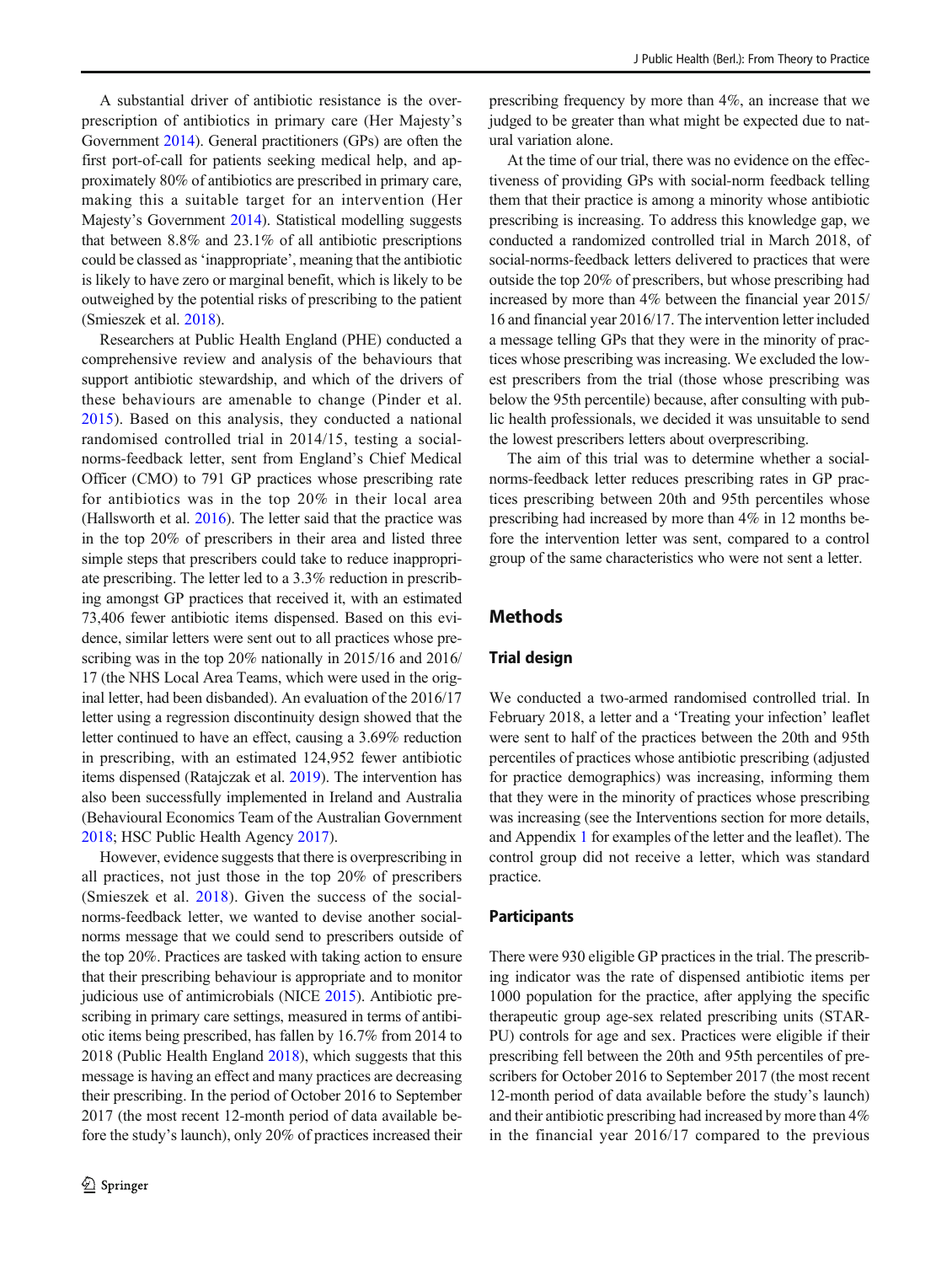financial year, 2015/16. Practices above the 20th percentile were excluded because they were sent the standard practice social-norms letter, and practices between the 95th and 100th percentiles were excluded as outliers. The prescribing data are collected for each GP practice (individual prescribers' data is not available) on a monthly basis by the NHS Business Services Authority. Public Health England makes these data available on  $F{\rm in}$ gertips.<sup>1</sup> We used BNF code 5.1 and we divided the number of items prescribed by STAR-PU, in order to get the number of items dispensed per 1000 patients in the practice population when adjusted for age and sex.

## Interventions

Letters from the CMO were sent to GPs at the end of February 2018, timed to land on March 1st, 2018, in an envelope that said on the outside that it was 'From the Chief Medical Officer, Professor Dame Sally C Davies', with a Department of Health and Social Care logo. The header stated that 'Antibiotic prescribing rates in your practice have increased.' Inside the text of the letter, there was a banner that informed GPs that 'The great majority (80%) of practices in England reduced or stabilised their antibiotic prescribing rates in 2016/17. However, your practice is in the minority that have increased their prescribing by more than 4%.'

Like the letter sent to the top 20% in previous years, the letter listed three simple actions that the recipient could take to reduce unnecessary prescriptions of antibiotics: giving patients advice on self-care, offering a delayed prescription, and talking about the issue with other prescribers in the practice. All letters were accompanied by a copy of the patientfocused "Treating your infection" leaflet developed for the TARGET programme. A sample letter and the leaflet are reproduced in full in Appendix 1.

#### Outcomes and sample size

The primary outcome for the trial is the STAR-PU-adjusted rate of antibiotic prescribing in the 7 months following the intervention, March 2018 to September 2018. The trials were powered to detect a 2% change in antibiotic prescribing rate between arms of the trial, for each of March, April individually, and May to August combined (since prescribing is lower in those months), controlling for baseline prescribing behaviour — these were pre-registered outcomes, but by the time we analysed the trial, data was available for September 2018 as well, so we included that in our analyses; it does not affect the outcome. A 2% effect size was chosen as it was similar to the effects observed in comparable interventions carried out

previously, and as smaller effect sizes would not represent a meaningful effect.

#### Randomisation and masking

A study investigator (MR) randomly assigned GP practices to intervention or control group, grouped by sampling a hypothetical binary distribution of control (0) and treatment (1) groups, where the probability of treatment group membership was 0.5. This was done using R (version 3.4.3) (Team [2017\)](#page-7-0). GP names and addresses were matched to practices using GPs practice codes.<sup>2</sup>

Participants in intervention groups are likely to have been aware of the interventions they were assigned to, but may have been unaware that they were involved in a trial. However, information was published on the PrescOIPP AMS Hub.<sup>3</sup> which supports Clinical Commissioning Group antimicrobial stewardship activity, including which GP practices had received letters, so we cannot be sure they were unaware. Since the prescribing dataset had to be matched with the dataset of GP names using GP practice codes, it was not practical to blind the study team to group assignment.

#### Ethical approval

Ethical approval was granted by the NHS Health Research Authority, REC reference: 14/LO/1544.

#### Statistical analysis

Monthly prescribing rates by different GP practices were considered to be independent, while those from the same GP practice are potentially correlated. Therefore, we used a statistical modelling approach that allows the monthly prescribing from the same GP practice to be correlated, by allowing the model residuals to be correlated. An autoregressive and moving average of first-order ARMA(1,1) correlation structure was adopted here for the correlated residuals. The model included a trend in addition to the intervention. The data analysis was done in SAS using [SAS/STAT] software, Version 9.4 of the SAS 64 BIT WIN (SAS [2016](#page-7-0)).

## Results

There were 930 practices randomly assigned in the trial. Feedback letters were sent to 451 (48.49%) practices and 479 (51.51%) were not sent a letter. The letter landed on

 $1$ [https://fingertips.phe.org.uk/profile/amr-local-indicators/data#page/0/gid/](https://fingertips.phe.org.uk/profile/amr-local-indicators/data#page/0/gid/1938132909/pat/46/par/E39000030/ati/19/are/E38000010) [1938132909/pat/46/par/E39000030/ati/19/are/E38000010](https://fingertips.phe.org.uk/profile/amr-local-indicators/data#page/0/gid/1938132909/pat/46/par/E39000030/ati/19/are/E38000010)

<sup>2</sup> [https://digital.nhs.uk/services/organisation-data-service/data-downloads/gp](https://digital.nhs.uk/services/organisation-data-service/data-downloads/gp-and-gp-practice-related-data)[and-gp-practice-related-data](https://digital.nhs.uk/services/organisation-data-service/data-downloads/gp-and-gp-practice-related-data)

<sup>3</sup> [https://www.prescqipp.info/our-resources/webkits/antimicrobial](https://www.prescqipp.info/our-resources/webkits/antimicrobial-stewardship/)[stewardship/](https://www.prescqipp.info/our-resources/webkits/antimicrobial-stewardship/)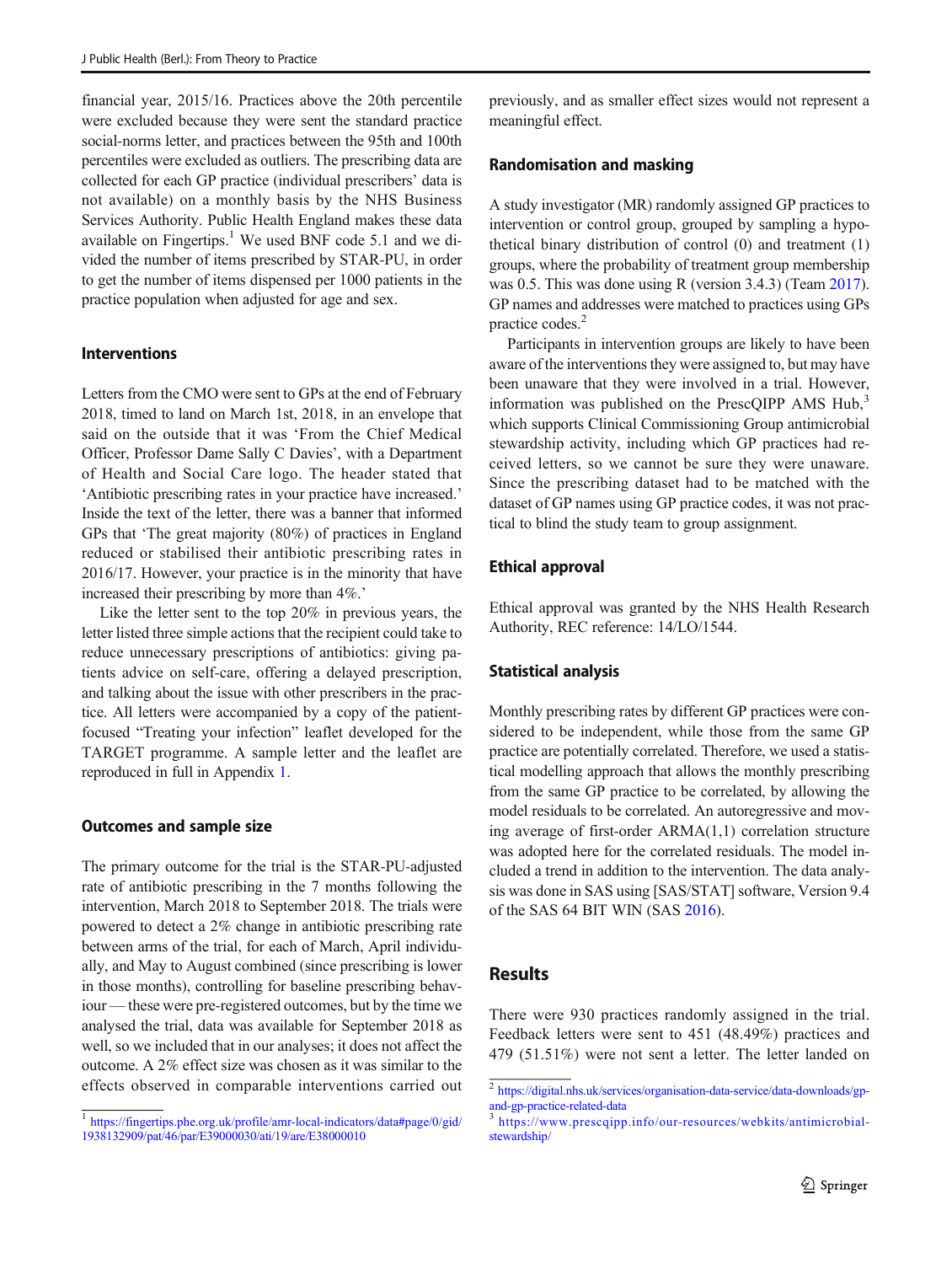March 1st, 2018 and prescribing data from March to September 2018 inclusive was included in the analyses. By March 2018 there were 920 GP practices with prescribing data (data ceases when a practice merges or closes), leaving 448 (48.17%) practices who received the intervention and 472 (50.75%) in the control. See the trial flowchart in Fig. [1](#page-4-0). A further 22 GP practices had their last month of prescribing between March and September 2018 and therefore had some missing data for the outcome measure. These practices were included in the analysis. The number of practices included in the analysis each month is shown in Table 1, along with the 7 months of prescribing data from March 2018 to September 2018 inclusive. The monthly mean for each arm is graphed in Fig. [2](#page-4-0).

>In the model, as expected, the monthly measurements (items per STAR-PU prescribed) from the same GP practice were highly correlated, with estimated autocorrelation  $\rho =$ 0.970, SE < 0.01 and moving average parameter  $\gamma = 0.77$ ,  $SE < 0.01$  (for model coefficients see Table [2\)](#page-5-0). The declining item rates trend in Fig. [2](#page-4-0) was strongly supported by the results from the model, which showed a statistically significant negative trend in prescribing ( $\beta$  < -0.01, z = -36.36,  $p < 0.001$ ).

There was no evidence of an effect of the intervention: the correlated adjusted estimate of the intervention effect was negative but it was not statistically significant ( $\beta$  < -0.01, z  $= -0.50, p = 0.565$ ) — see Table [2.](#page-5-0) Model diagnostics (not reported here) did not indicate any serious model failure.

#### Harms and unintended effects

The CMO's address was included in the letter, and she received correspondence about the letter, but no harms or unintended effects were reported.

# **Discussion**

The social-norms-feedback letter to practices outside of the top 20% whose prescribing was increasing did not have a statistically significant effect ( $\beta < -0.01$ ,  $p = 0.565$ ). Prescribing was decreasing in both trial arms over the outcome period from March 2018 to September 2018 ( $\beta$  <  $-0.01$ ,  $p < 0.001$ ). The lack of effect of the intervention was surprising, given the evidence of effectiveness of previous social-norms-feedback letters to GPs in the UK (Hallsworth et al. [2016;](#page-6-0) Ratajczak et al. [2019\)](#page-7-0) and internationally (Behavioural Economics Team of the Australian Government [2018;](#page-6-0) HSC Public Health Agency [2017](#page-6-0)).

There are various possible explanations why this letter was not effective.

Previous letters, which have been effective, targeted the highest 20% of prescribers (Behavioural Economics Team of the Australian Government [2018;](#page-6-0) HSC Public Health Agency [2017](#page-6-0); Ratajczak et al. [2019](#page-7-0)), whereas these letters targeted practices whose prescribing was between the 20th and 95th percentiles. There may be more scope for reducing inappropriate prescribing amongst higher prescribers.

Table 1 Antibiotic prescribing rates per STAR-PU for the overall sample, intervention, and control groups from March until September 2018 inclusive

| Month                           | Control                  |            | Feedback<br>Intervention |            | Overall                  |            |
|---------------------------------|--------------------------|------------|--------------------------|------------|--------------------------|------------|
|                                 | Mean<br>(SD)             | N          | Mean<br>(SD)             | N          | Mean<br>(SD)             | N          |
| March<br>April                  | 0.08<br>(0.02)<br>0.06   | 472<br>469 | 0.08<br>(0.02)<br>0.07   | 448<br>446 | 0.08<br>(0.02)<br>0.07   | 920<br>915 |
| May                             | (0.01)<br>0.06           | 468        | (0.02)<br>0.07           | 444        | (0.02)<br>0.06           | 912        |
| June                            | (0.01)<br>0.06           | 468        | (0.02)<br>0.06           | 444        | (0.01)<br>0.06           | 912        |
| July                            | (0.02)<br>0.06           | 465        | (0.01)<br>0.06           | 443        | (0.01)<br>0.06           | 908        |
| August                          | (0.02)<br>0.06           | 461        | (0.01)<br>0.06           | 441        | (0.02)<br>0.06           | 902        |
| September                       | (0.02)<br>0.06<br>(0.01) | 461        | (0.01)<br>0.06<br>(0.01) | 439        | (0.02)<br>0.06           | 900        |
| Average over the outcome period | 0.06<br>(0.01)           | 3264       | 0.06<br>(0.02)           | 3105       | (0.01)<br>0.06<br>(0.02) | 6369       |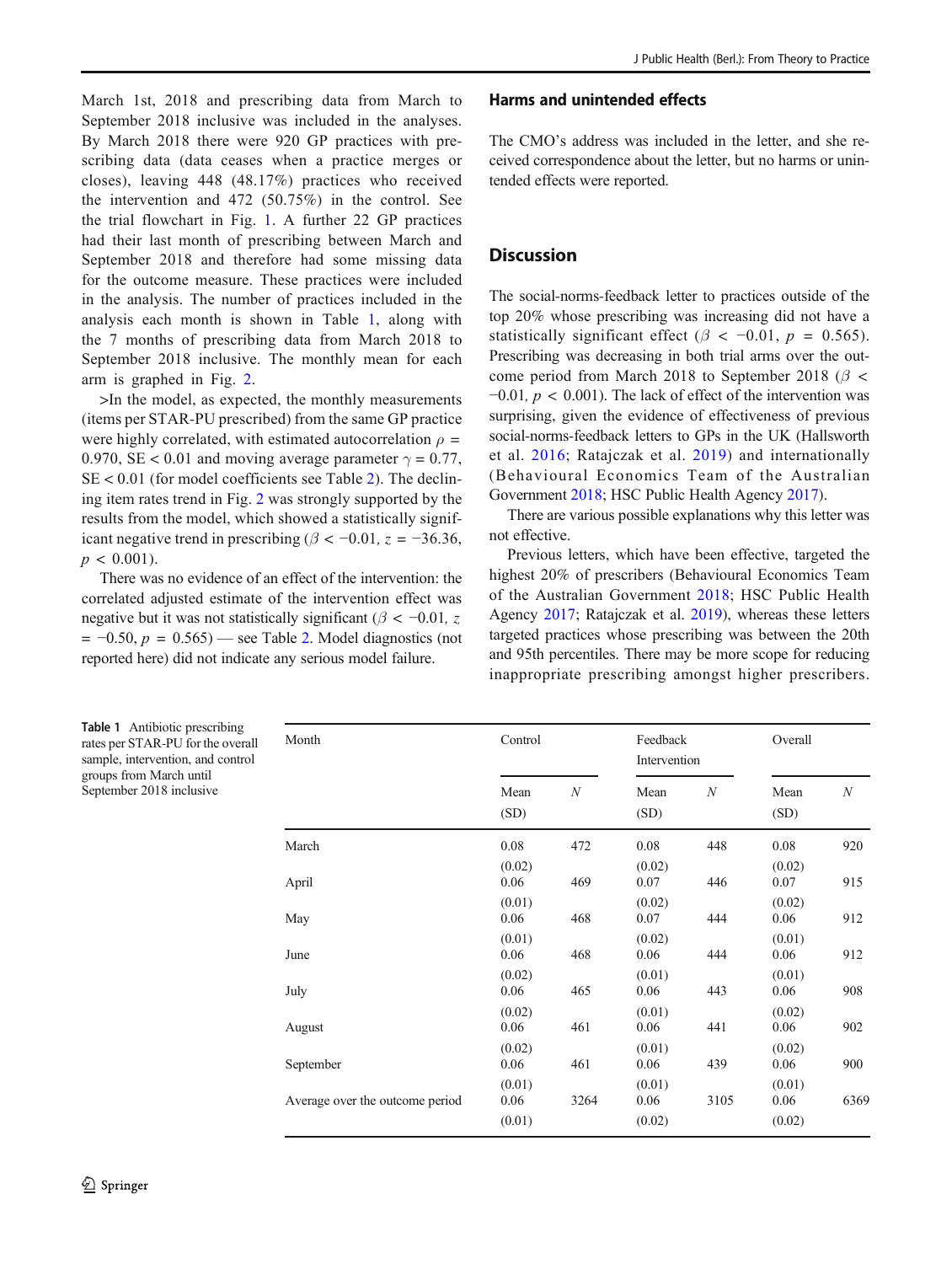#### <span id="page-4-0"></span>Fig. 1 Trial profile



However, statistical modelling shows that all practices have scope for decreasing inappropriate prescribing (Smieszek et al. [2018\)](#page-7-0). Nevertheless, the GPs who received the letters in this trial may have known that they were not in the highest prescribing practices and therefore not have been very concerned about their antibiotic prescribing rates. In a discussion at a workshop about giving prescribing feedback to primary care, participants said that GPs care about being outliers on prescribing indicators (i.e. very high or very low) and are more comfortable being in the middle (Steels et al. [2021\)](#page-7-0).

Because the target group was different, the message was different from previous letters: instead of telling practices that they were in a minority of practices whose overall prescribing was high, we told them that they were in a minority of

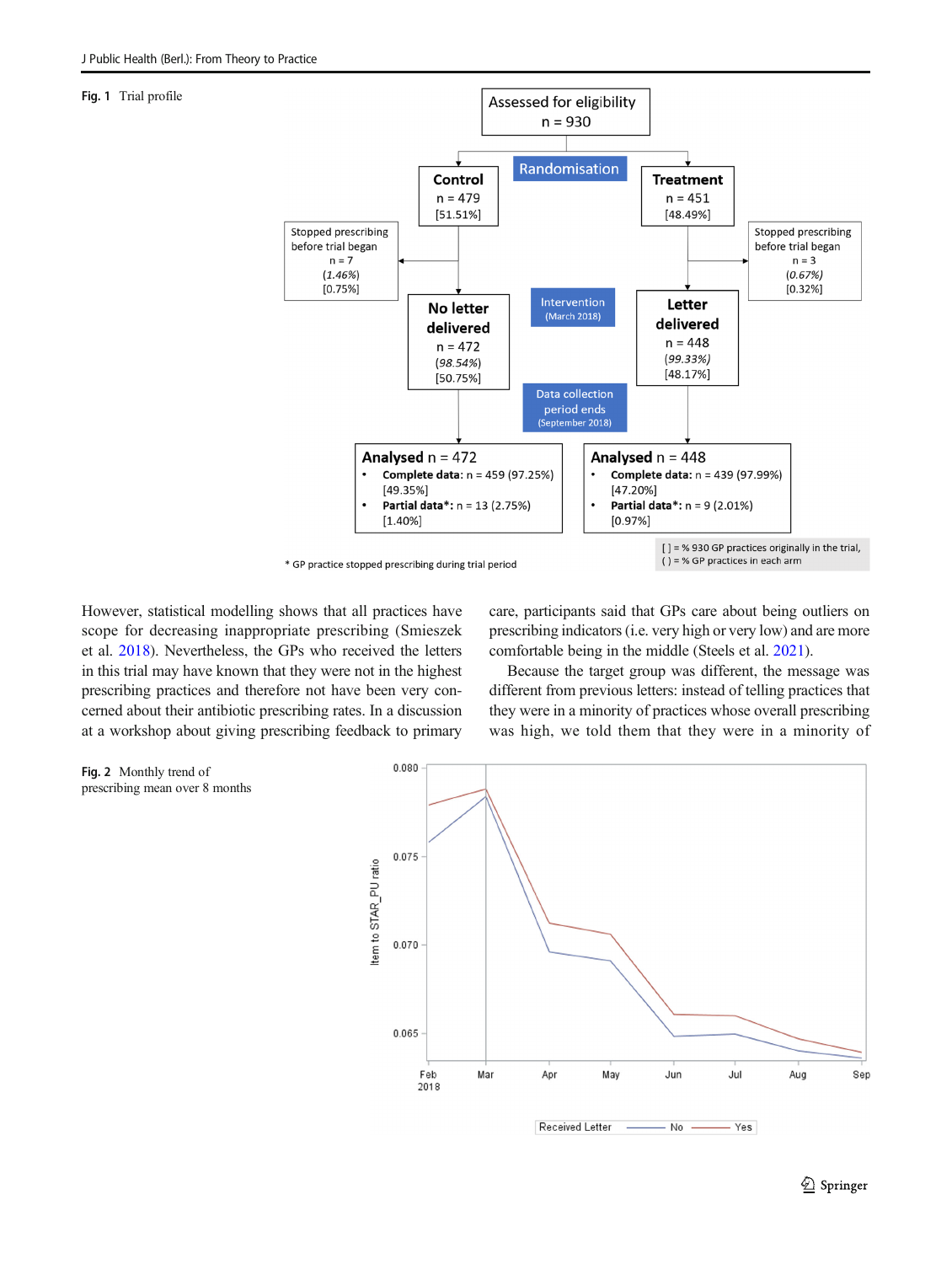<span id="page-5-0"></span>Table 2 Parameter estimates (Est) and their associated standard error (SE), z-value and  $p$  value

| Parameter       | Est      | SE.         | Z-value  | P value     |
|-----------------|----------|-------------|----------|-------------|
| Intercept       | 0.07     | ${}< 0.01$  | 117.52   | ${}< 0.001$ |
| Received-letter | $<-0.01$ | < 0.01      | $-0.50$  | 0.565       |
| Trend           | $<-0.01$ | ${}_{0.01}$ | $-36.36$ | ${}< 0.001$ |
|                 |          |             |          |             |

practices whose prescribing was increasing. The active ingredient of the message was intended to be the social norms part, about being in a minority: social norms have been effective in a variety of areas (Sheeran et al. [2016\)](#page-7-0), including tax evasion (Hallsworth et al. [2017](#page-6-0)), energy usage (Ayres et al. [2013](#page-6-0)), and charitable giving (Agerström et al. [2016](#page-6-0)), and there is nothing in theory to suggest that the exact content of the message or what group they were the minority of would have an effect (Bicchieri [2016;](#page-6-0) Cialdini [2007\)](#page-6-0). Possibly the social-norms message was less salient than in our previous letters, since although the red font in the body of the letter told GPs that their practice was in a minority, the large font header at the top of the letter said 'Antibiotic prescribing rates in your practice have increased'. In previous years, the letter header reinforced the social-norms message, saying 'Your practice is amongst the 20% highest prescribers of antibiotics' (Hallsworth et al. [2016;](#page-6-0) Ratajczak et al. [2019](#page-7-0)). Antibiotic prescribing rates in your practice have increased, but most other practices reduced or stabilised their prescribing' or 'Compared to other practices, your prescribing rates have increased'.

We found that prescribing was decreasing over the trial period, with a negative trend across both arms. Possibly the letter has ceased to be effective as prescribing has come down. However, evidence shows that there is still plenty of scope for practices to reduce prescribing (Smieszek et al. [2018](#page-7-0)). There were many other national interventions happening at the same time, such as the Quality Premium, Commissioning for Quality and Innovation (CQUINs) quality improvement goals, national guidelines launched by the National Institute for Health and Care Excellence (NICE), and the extension of the TARGET (Treat Antibiotics Responsibly, Guidance, Education, Tools) toolkit resources via a number of workshops (Public Health England [2018](#page-7-0)). Many of these interventions were also happening in previous years, when the letter to the highest prescribers was shown to be effective (Hallsworth et al. [2016;](#page-6-0) Ratajczak et al. [2019\)](#page-7-0). However, our letter listed three actions that GPs could take to reduce inappropriate prescribing and, if these actions were already widely known and implemented, maybe as a result of other campaigns, then the letter would simply have reinforced actions to reduce prescribing that were already happening.

As well as running the trial, we sent the standard letter to the highest 20% of prescribers, which landed on the same date

as the intervention letter. An evaluation of its effectiveness, for instance using a regression discontinuity design, could help discriminate between some of the explanations for the lack of effectiveness of the letter in the present study. For instance, if the top 20% letter was effective, then that is consistent with the explanations that the message that prescribing was 'increasing' caused the lack of effect or that targeting prescribers outside of the top 20% is less effective. However, it is inconsistent with the explanation that the national campaigns have already led GPs to implement all the actions listed in our letters, as the same actions were included in the standard letter to the highest 20% of prescribers. Alternatively, if the top 20% letter was not effective, then that would support the explanations that reductions in prescribing have left less room for improvement, or that the actions listed are already widely implemented, and it would not support explanations that refer to differences in message content.

The other hypothesised active ingredient of these letters is the messenger — the CMO at the time Dame Professor Sally Davies. The fact that the present letter was not effective suggests it cannot solely be the messenger effect which has made previous letters effective.

Although social-norms interventions have been widely found to be effective (Sheeran et al. [2016](#page-7-0)), this is not the first socialnorms study to have returned a null result. Social-norms messages have failed to work in other healthcare interventions, including immunization (Leight and Safran [2019](#page-7-0)) and alcohol misuse (Foxcroft et al. [2015](#page-6-0); Moreira et al. [2009\)](#page-7-0), and there have been other null results in areas where they have previously been used successfully, such as energy usage (Harries et al. [2013](#page-6-0)). But it is hard to know why some interventions have been unsuccessful. Social-norms interventions are heterogeneous, and it may be that some types of social-norm interventions are not effective. Simply adding a photograph to a social-norms message aimed at increasing organ donation registration proved to be worse than an identical message with no image or an identical message with a logo, and less effective than the control arm using no persuasive message at all (Sallis et al. [2018\)](#page-7-0). Message content and mode of delivery may be important (Dempsey et al. [2018\)](#page-6-0). In this study, the mode of delivery and a very similar message have both been successful in the past (Behavioural Economics Team of the Australian Government [2018;](#page-6-0) Hallsworth et al. [2016;](#page-6-0) HSC Public Health Agency [2017](#page-6-0); Ratajczak et al. [2019](#page-7-0)). Future research might investigate the effectiveness of different types of content of social-norms messages.

## Conclusion

A social-norms-feedback letter to practices whose prescribing was increasing did not decrease prescribing compared to control practices who did not receive a letter. Prescribing decreased in both trial arms over the outcome period. There are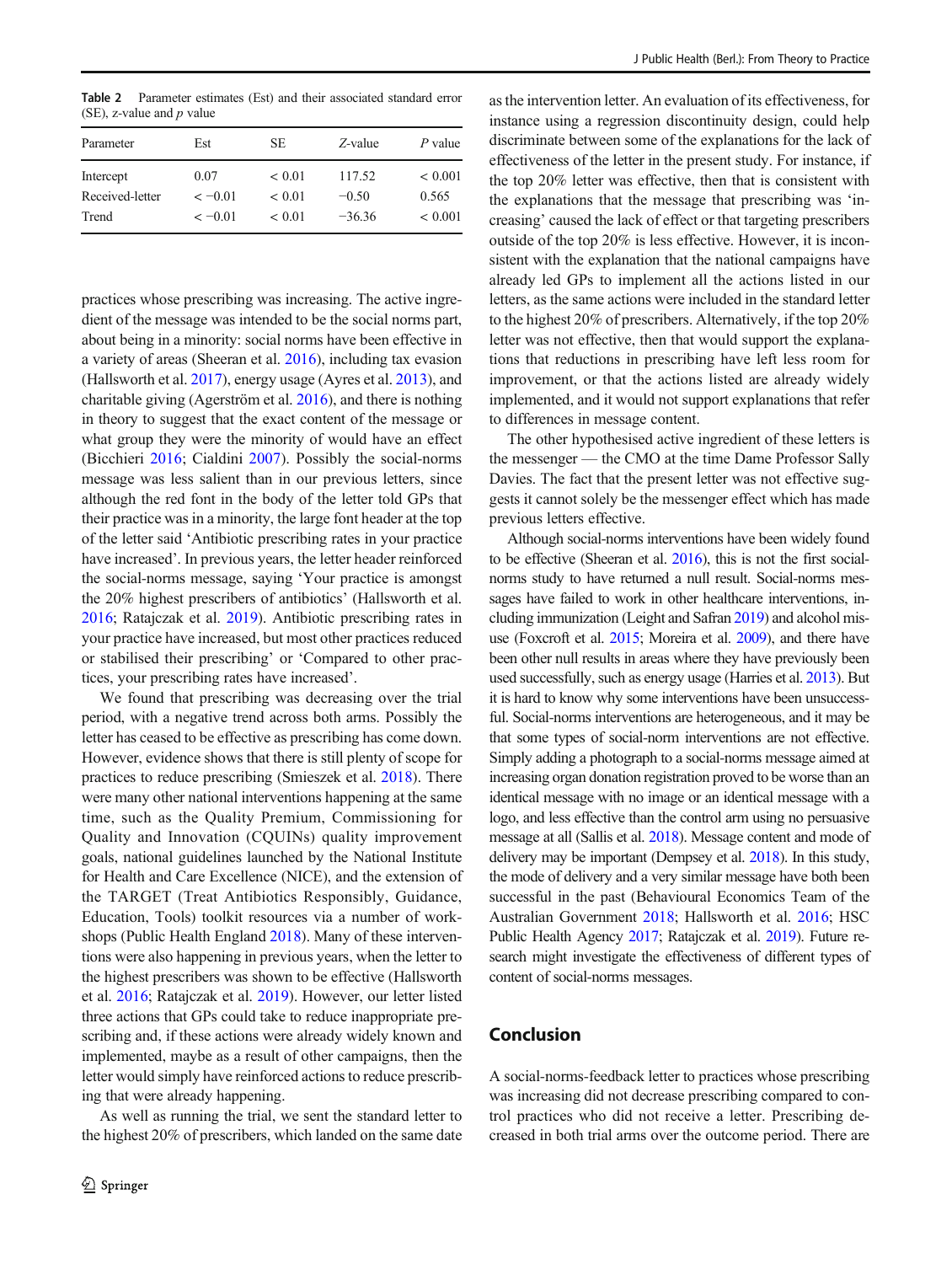<span id="page-6-0"></span>various possible explanations why this letter was not effective in this instance. Further research could investigate them.

List of abbreviations AMR, Antimicrobial resistance; BNF, British National Formulary; CMO, Chief Medical Officer; GP, General practitioner; PHE, Public Health England; RCT, Randomized controlled trial; STAR-PU, Specific therapeutic group age-sex related prescribing units

Supplementary Information The online version contains supplementary material available at <https://doi.org/10.1007/s10389-021-01645-4>. Acknowledgments We would like to thank Professor Dame Sally Davies GCB DBE FRS FMedSci, UK Special Envoy on AMR.

Author contributions NG jointly formulated the trial hypothesis, contributed to the development of the trial materials, managed the implementation and analysis of the trial, contributed to the interpretation of the results, and wrote the first draft of the paper.

MR jointly formulated the trial hypothesis, developed the trial materials, downloaded the data on which the trial implementation was based, conducted the power analysis, conducted the randomization, and implemented the trial.

ASallis jointly formulated the trial hypothesis, oversaw the development of the trial materials, and contributed to the interpretation of the results.

ASaei oversaw the data analysis and provided the final model.

RW downloaded the data for the results analysis and did preliminary data analysis.

PvS did preliminary data analysis.

SB created the trial profile and did preliminary data analysis.

TC jointly formulated the trial hypothesis and was the Senior Responsible Officer for the project.

All authors read and approved the final manuscript.

Funding Public Health England; As part of its standard responsibilities, employees of the funder of the study had a role in the study design, data interpretation, and writing of the report. The corresponding author had full access to all the data in the study and had final responsibility for the decision to submit to publication.

Availability of data and materials The datasets generated and analysed during the current study are available on Fingertips, [https://fingertips.phe.](https://fingertips.phe.org.uk/profile/amr-local-indicators/data#page/0/gid/1938132909/pat/46/par/E39000030/ati/19/are/E38000010) [org.uk/profile/amr-local-indicators/data#page/0/gid/1938132909/pat/46/](https://fingertips.phe.org.uk/profile/amr-local-indicators/data#page/0/gid/1938132909/pat/46/par/E39000030/ati/19/are/E38000010) [par/E39000030/ati/19/are/E38000010](https://fingertips.phe.org.uk/profile/amr-local-indicators/data#page/0/gid/1938132909/pat/46/par/E39000030/ati/19/are/E38000010)

**Declarations** Ethical approval was granted by the NHS Health Research Authority, REC reference: 14/LO/1544.

Competing interests The authors declare that they have no competing interests.

Ethical approval and consent to participate Ethical approval was given by the Health Research Authority, London — Harrow Research Ethics Committee, REC Reference 14/LO/1544; this included a waiver on GPs or GP practices having to consent to participate since that would have undermined the trial results, particularly from the control group, and these effects would be disproportionate to the intervention.

Consent for publication Not applicable.

Open Access This article is licensed under a Creative Commons Attribution 4.0 International License, which permits use, sharing,

adaptation, distribution and reproduction in any medium or format, as long as you give appropriate credit to the original author(s) and the source, provide a link to the Creative Commons licence, and indicate if changes were made. The images or other third party material in this article are included in the article's Creative Commons licence, unless indicated otherwise in a credit line to the material. If material is not included in the article's Creative Commons licence and your intended use is not permitted by statutory regulation or exceeds the permitted use, you will need to obtain permission directly from the copyright holder. To view a copy of this licence, visit <http://creativecommons.org/licenses/by/4.0/>.

## References

- Agerström J, Carlsson R, Nicklasson L, Guntell L (2016) Using descriptive social norms to increase charitable giving: the power of local norms. J Econ Psychol 52:147–153. [https://doi.org/10.1016/j.joep.](https://doi.org/10.1016/j.joep.2015.12.007) [2015.12.007](https://doi.org/10.1016/j.joep.2015.12.007)
- Ayres I, Raseman S, Shih A (2013) Evidence from two large field experiments that peer comparison feedback can reduce residential energy usage. J Law Econ Org 29(5):992–1022. [https://doi.org/10.1093/](https://doi.org/10.1093/jleo/ews020) [jleo/ews020](https://doi.org/10.1093/jleo/ews020)
- Behavioural Economics Team of the Australian Government (2018) Nudge vs superbugs: a behavioural economics trial to reduce the overprescribing of antibiotics. Australian Government, Australia
- Bicchieri C (2016) Norms in the wild: how to diagnose, measure, and change social norms. Oxford University Press, Oxford
- Cassini A, Högberg LD, Plachouras D, Quattrocchi A, Hoxha A, Simonsen GS et al (2019) Attributable deaths and disabilityadjusted life-years caused by infections with antibiotic-resistant bacteria in the EU and the European Economic Area in 2015: a population-level modelling analysis. Lancet 19(1):56–66. [https://](https://doi.org/10.1016/S1473-3099(18)30605-4) [doi.org/10.1016/S1473-3099\(18\)30605-4](https://doi.org/10.1016/S1473-3099(18)30605-4)
- Cialdini RB (2007) Descriptive social norms as underappreciated sources of social control. Psychometrika 72(2):263. [https://doi.org/10.1007/](https://doi.org/10.1007/s11336-006-1560-6) [s11336-006-1560-6](https://doi.org/10.1007/s11336-006-1560-6)
- Dempsey RC, McAlaney J, Bewick BM (2018) A critical appraisal of the Social Norms Approach as an interventional strategy for healthrelated behaviour and attitude change. Front Psychol 9:2180. <https://doi.org/10.3389/fpsyg.2018.02180>
- Foxcroft DR, Moreira MT, Almeida Santimano NML, Smith LA (2015) Social norms information for alcohol misuse in university and college students. Cochrane Database Syst Rev 12:CD006748. [https://](https://doi.org/10.1002/14651858.CD006748.pub4) [doi.org/10.1002/14651858.CD006748.pub4](https://doi.org/10.1002/14651858.CD006748.pub4)
- Hallsworth M, Chadborn T, Sallis A, Sanders M, Berry D, Greaves F et al (2016) Provision of social norm feedback to high prescribers of antibiotics in general practice: a pragmatic national randomised controlled trial. Lancet 387(10029):1743–1752. [https://doi.org/10.](https://doi.org/10.1016/s0140-6736(16)00215-4) [1016/s0140-6736\(16\)00215-4](https://doi.org/10.1016/s0140-6736(16)00215-4)
- Hallsworth M, List JA, Metcalfe RD, Vlaev I (2017) The behavioralist as tax collector: using natural field experiments to enhance tax compliance. J Public Econ 148:14–31. [https://doi.org/10.1016/j.jpubeco.](https://doi.org/10.1016/j.jpubeco.2017.02.003) [2017.02.003](https://doi.org/10.1016/j.jpubeco.2017.02.003)
- Harries T, Rettie R, Studley M, Burchell K, Chambers S (2013) Is social norms marketing effective? A case study in domestic electricity consumption. Eur J Mark 47(9):1458–1475. [https://doi.org/10.](https://doi.org/10.1108/EJM-10-2011-0568) [1108/EJM-10-2011-0568](https://doi.org/10.1108/EJM-10-2011-0568)
- Her Majesty's Government (2014) UK five-year antimicrobial resistance (AMR) strategy 2013–2018: annual progress report and implementation plan. Retrieved from [https://www.gov.uk/government/](https://www.gov.uk/government/uploads/system/uploads/attachment_data/file/385733/UK_AMR_annual_report.pdf) [uploads/system/uploads/attachment\\_data/file/385733/UK\\_AMR\\_](https://www.gov.uk/government/uploads/system/uploads/attachment_data/file/385733/UK_AMR_annual_report.pdf) annual report.pdf
- HSC Public Health Agency (2017) Surveillance of antimicrobial use and resistance in Northern Ireland, Annual Report, 2017. Retrieved from